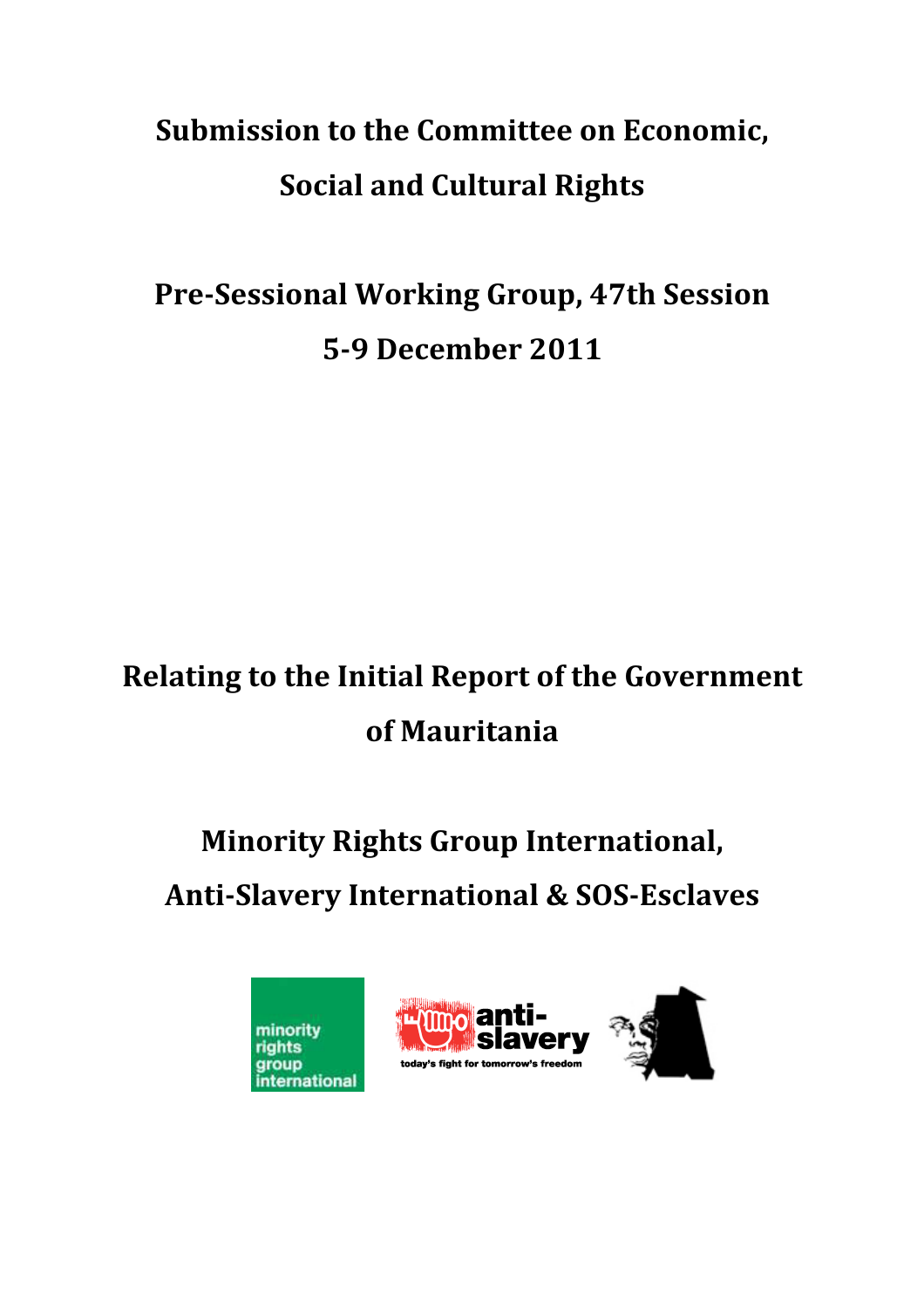## **Introduction:**

- 1. Minority Rights Group International (MRG), Anti-Slavery International and SOS-Esclaves welcome the opportunity to provide information to assist the Committee on Economic, Social and Cultural Rights (the Committee) at its pre-sessional working group from 5-9 December 2011.
- 2. MRG is a Non-Governmental Organisation (NGO) working to secure the rights of ethnic, religious and linguistic minorities worldwide, and to promote cooperation and understanding between communities. MRG has consultative status at the United Nations Economic and Social Council (ECOSOC), and observer status with the African Commission on Human and Peoples' Rights. MRG is registered as a charity in the United Kingdom.
- 3. Anti-Slavery International, founded in 1839, is committed to eliminating all forms of slavery throughout the world. Slavery, servitude and forced labour are violations of individual freedoms, which deny millions of people their basic dignity and fundamental human rights. Anti-Slavery International works at local, national and international levels around the world to eradicate slavery, for example by undertaking research on slavery practices; lobbying governments and intergovernmental agencies to take action to end and prevent the practice, and supporting local organisations that work to eradicate slavery through awarenessraising, advocacy and assistance to victims of slavery.
- 4. SOS Esclaves (SOS Slaves) has been leading the fight against slavery in Mauritania for over 14 years. It seeks to expose the realities of the practice, challenge its widespread acceptance and defend the rights of those seeking to escape slavery. It also works to end discrimination faced by people of slave descent.
- 5. The information set out below is based on the research and work of MRG, Anti-Slavery International and SOS-Esclaves regarding the slavery practices in Mauritania which we believe constitute a violation of the prohibition of non-discrimination (Article 2, paragraph 2), the right to work (Article 6, paragraph 1), the right to just and favourable conditions of work (Article 7), the right to marry (Article 10, paragraph 1), the right of the child to be free from economic and social exploitation (Article 10, paragraph 3), the right to adequate standard of living (Article 11), the right to health (Article 12) and the right to education (Article 13).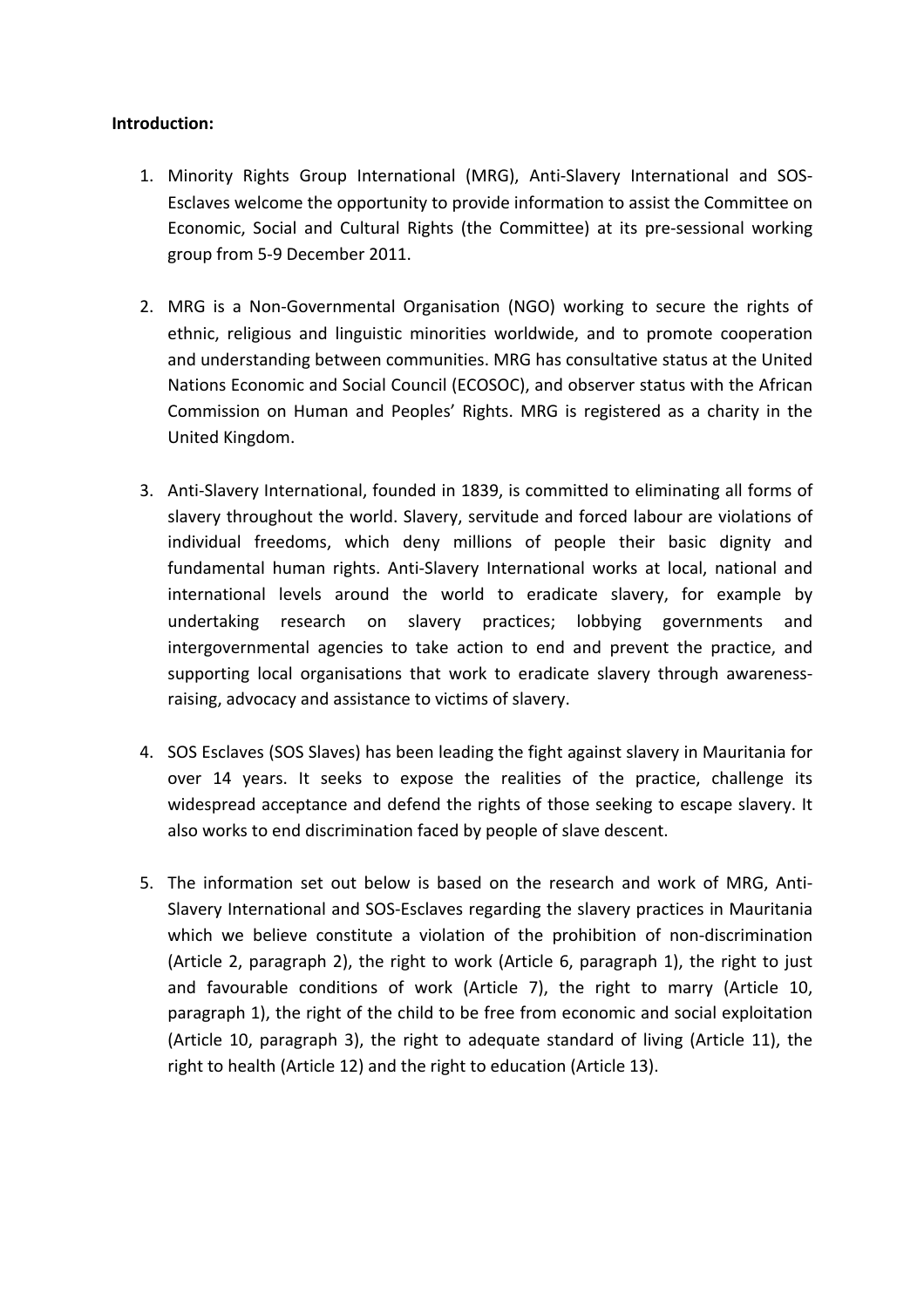### **Article 2, paragraph 2 – Non-discrimination:**

- 6. The economy and the vast majority of the administrative state in Mauritania are controlled by an ethnic group named the Maures, who are also known as the White Maures, the Berber Arabs or the Beidan. Historically they raided, enslaved and assimilated people from a range of sedentary black ethnic groups along the Senegal River, who are known today as the Haratine or the Black Maures. The term 'Haratine' is a euphemism among the Berber Arabs to refer to slaves and people of slave descent. As they are descended from slaves, the Haratine are the group most likely to be living in slavery in Mauritania today, even though slavery affects all groups in Mauritania. This is despite the 2007 Anti-Slavery Law prohibiting slavery and related discrimination in Mauritania<sup>1</sup>, which has not been implemented in practice. After a visit to Mauritania in 2009, the Special Rapporteur on Contemporary Forms of Slavery was unequivocal in qualifying the situations she encountered in Mauritania as slavery, stating that it results in the 'social death of many thousands of women and men'.
- 7. It is submitted that the practice of slavery in Mauritania violates all human rights. In addition, the Haratine who are no longer in slavery (the majority) face discrimination relating to their status as descendants of slaves and have limited access to education, water and health services.
- 8. Discrimination towards the Haratine also manifests itself in the nationwide census currently being carried out by the government. This census is being conducted in a discriminatory manner with the result that most Haratine are excluded from registration. One of the requirements to be registered in the census, for instance, is the prior registration of both parents. However, this requirement is often difficult or impossible for people of slave descent, especially those whose parents or mother was enslaved. Many Black Mauritanians attempting to register through the census have had their Mauritanian origins called into question and have been subjected to humiliating and unnecessary tests,<sup>2</sup> including such issues as the ability to cite a particular verse from the Qur'an, to speak the Hassaniya language and to recognise a key figure from presidential circles. Responding to a demonstration protesting the alleged racist census, the government of Mauritania arrested 13 people<sup>3</sup>. The peaceful demonstration was dispersed by the police who reportedly exercised excessive force.

<u> 1989 - Johann Barn, mars ann an t-Amhain an t-Amhain an t-Amhain an t-Amhain an t-Amhain an t-Amhain an t-Amh</u>

 $1$  Loi n° 2007 – 048 du 3 septembre 2007 portant incrimination de l'esclavage et réprimant les pratiques esclavagistes

<sup>&</sup>lt;sup>2</sup> *Id*.<br><sup>3</sup> Forum des Organisations nationales des droits de l'homme (FONADH) Declaration, 19 September 2011.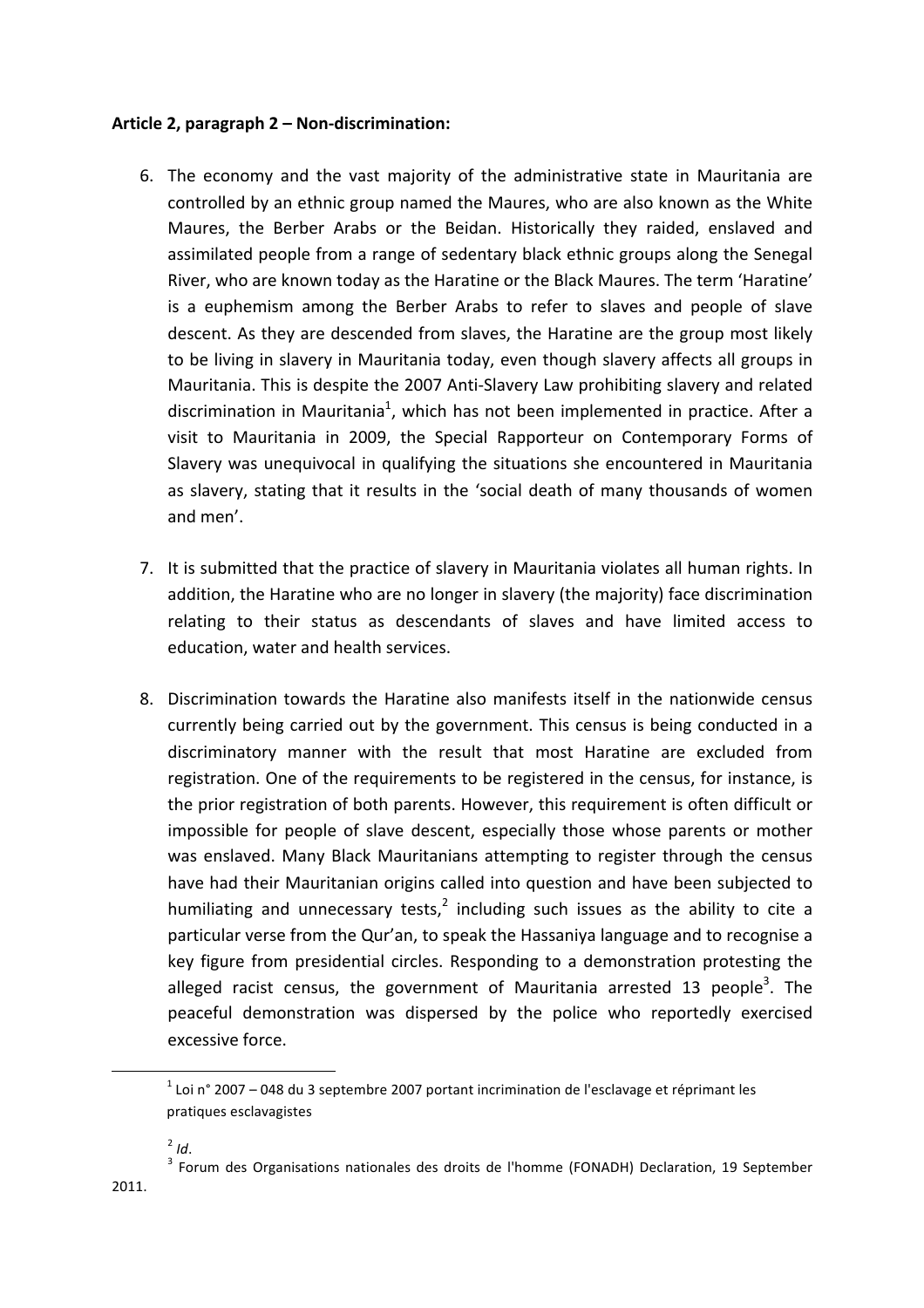## Article 6, paragraph 1 and Article 7– The right to work which one freely chooses and the right to just and favourable conditions of work:

- 9. In Mauritania, the status of 'slave' is inherited from one's mother. The Haratine are a social group of people known to be the descendants of slaves. Today, virtually all cases of slavery in Mauritania involve Haratine whose ancestors were enslaved. Those actually living in slavery are essentially 'owned' by their masters and are typically forced to follow their masters' orders and work for no pay throughout their lives. Men primarily herd cattle or work on their masters' farmland, while women are mostly engaged in domestic work, carrying and nursing the master's children and often shepherding animals. Girls and boys start work for their masters at a very young age. Their domestic duties include drawing water from wells, collecting firewood, cooking, washing clothes, cleaning, caring for the children of their master, and setting up and moving tents.
- 10. The female slaves who live in their masters' home are rarely allowed out and generally work from sunrise to after sunset. A former slave, Kheidama, told SOS-Esclaves: '*I* was born a slave. My three sisters and my brother were all given away to *our* mother's master when we were young. My mother died a slave. It was my job to *look* after the family's animals all day long... I never took a break and I was never *allowed to rest*.' This reflects the experience of many people in slavery in Mauritania who are forced to work for their masters all their lives.
- 11. The practice of slavery in Mauritania violates not only the right to work of those who are still considered the property of their masters but also of those who manage to escape or who have been freed. Due to Mauritania's stratified society, those who are former slaves or descendants of slaves still live under the stigma of their slave status and are ostracised within society. Employment opportunities are more limited for the Haratine since they generally have less education and certain professions are viewed as the reserve of the elite classes. They typically work in the services of the elite in roles such as porters, night watchmen or domestic workers.
- 12. The African Commission of Human and Peoples' Rights has expressed the view that unremunerated work is not in accordance with Article 23 (3) of the Universal Declaration of Human Rights, Article 5 of the African Charter on Human and Peoples' Rights as well as Article 7 of the ICESCR<sup>4</sup>. It further emphasised that unremunerated

<u> 1989 - Johann Barn, mars ann an t-Amhain an t-Amhain an t-Amhain an t-Amhain an t-Amhain an t-Amhain an t-Amh</u>

 $4$  African Commission on Human and Peoples' Rights, Comm. No. 54/91, 61/91, 98/93, 164/97 and 210/98, para. 135.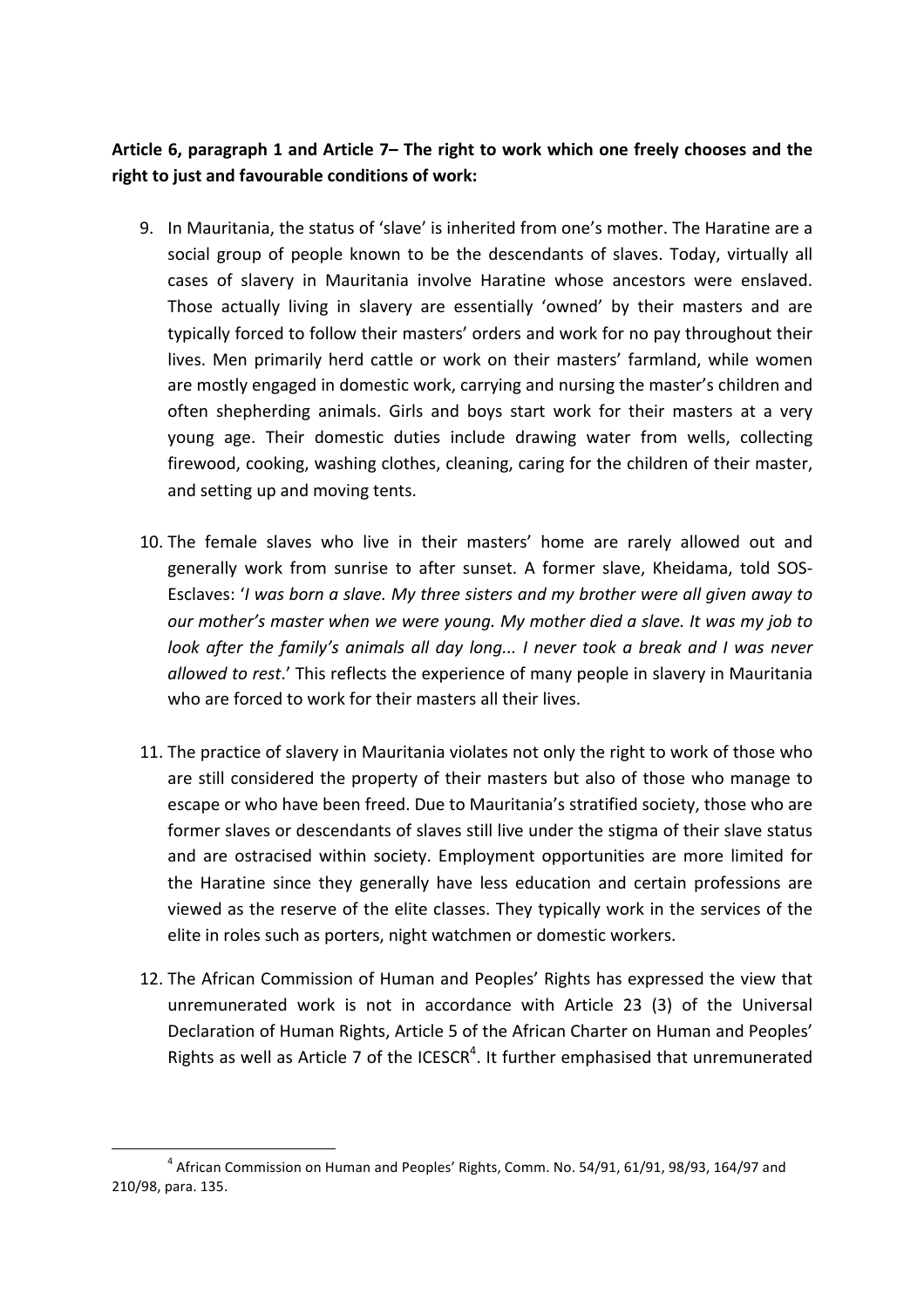work 'is tantamount to a violation of the right to respect for the dignity inherent in the human being. $15$ 

## Article 10, paragraph 1 - The right to marry:

Slaves are considered to be the property of their masters. Consequently, the age at which female slaves are allowed to marry is decided by their masters, and they are typically forced to marry the person of their master's choosing. Even when the masters allow their slaves to marry, there are often restrictions imposed by the masters that limit the freedom of the couple. In one case, a former slave named Moina was allowed to marry her cousin. However, her husband later divorced her as she was not allowed to leave her master's home. A similar situation was also experienced by Jabhalla, a young slave who took care of her master's animals. She wanted to marry and asked for her master's permission. The master agreed yet told Jabhalla that, even as a married woman, she should remain at his home and serve him as usual.

- 13. The UN Special Rapporteur on Contemporary Forms of Slavery has voiced concern about this issue; in her report on Mauritania<sup>6</sup>, she describes how the master can force separation or divorce between married slaves. She strongly emphasises that this practice is 'in direct violation of international human rights instruments to which Mauritania is a party', referring to, *inter alia*, Article 10 of the ICESCR<sup>7</sup>.
- 14. The violation of the right to marry also manifests itself when action is taken to prevent any marriage between a person of slave status and a person from the nobility. While there are no official laws against intermarriage, couples usually face intense pressure and challenges from their families and communities and receive little support from State institutions. Article 10, paragraph 1, does not provide the scope of this right in detail, but according to the Universal Declaration of Human Rights, 'men and women of full age, without any limitation due to race, nationality or religion, have the right to marry and found a family.' $^8$

## Article 10, paragraph 3 - The right of the child to be free from economic and social **exploitation:**

<sup>&</sup>lt;u> 1989 - Johann Barn, mars ann an t-Amhain an t-Amhain an t-Amhain an t-Amhain an t-Amhain an t-Amhain an t-Amh</u>

<sup>&</sup>lt;sup>5</sup> *Id*.<br><sup>6</sup> Report of the Special Rapporteur on contemporary forms of slavery, including its causes and consequences, Gulnura Shahinian, Addendum, Mission to Mauritania, para. 39, UN Doc. A/HRC/15/20/Add.2 (24 August 2010). *7 Id.*, see the footnote on para. 40. **8** Universal Declaration of Human Rights, Article 16 (1).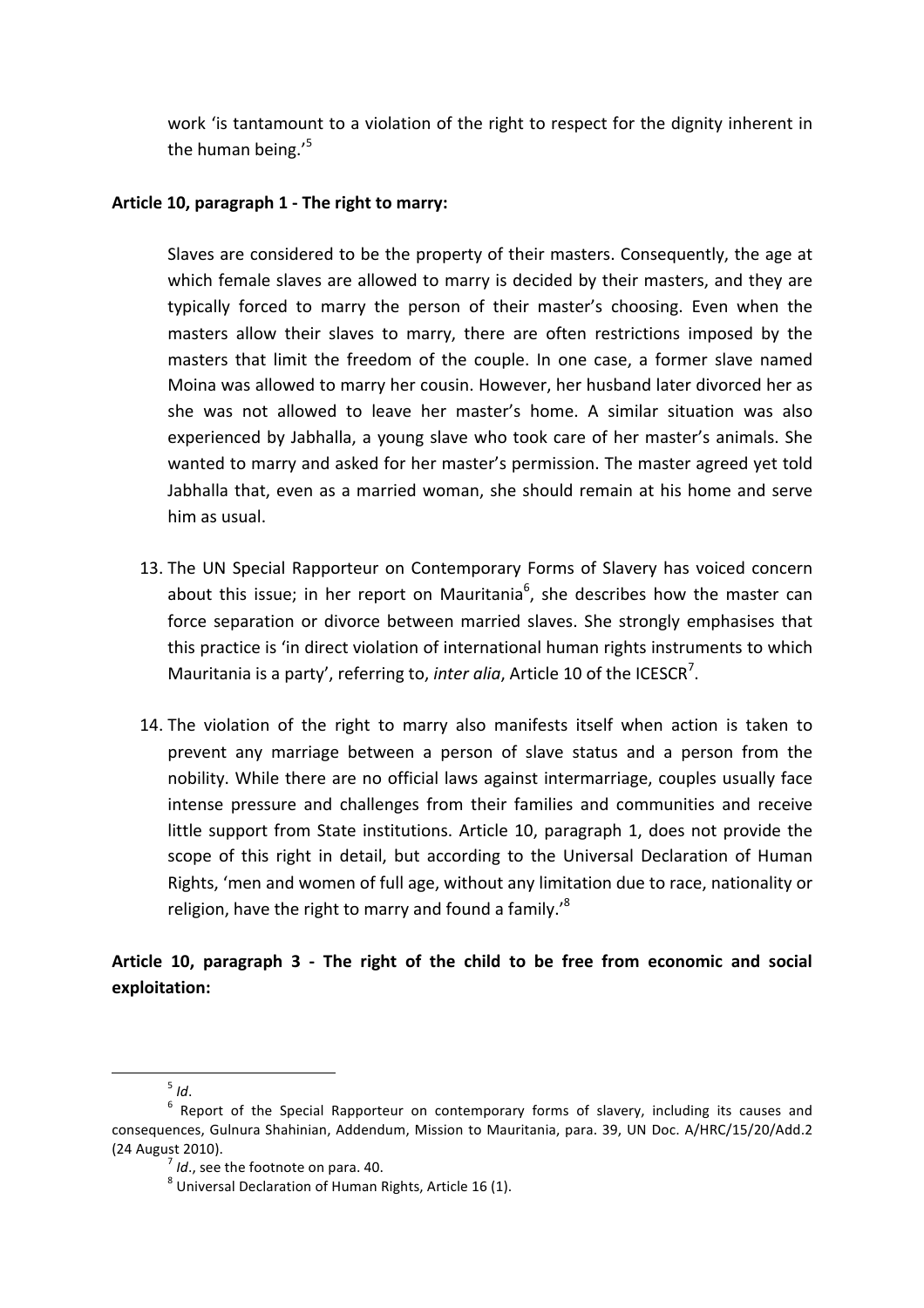15. Enslaved people usually work for their masters from early childhood; they are in slavery because they were born to an enslaved mother. In Mauritanian society any children of slaves are naturally considered to be the property of the masters as well. Tasks assigned to children include washing dishes, washing clothes and taking care of their masters' animals. Since the masters see both child and adult slaves as their possessions, they may also be rented out, loaned or given away, especially as gifts in marriage. In its concluding observations on Mauritania, the Committee on the Rights of the Child expressed serious concern 'over reports indicating the continued existence of caste based slavery, which has a particular impact on girls in domestic service and boys forced to beg by *marabouts*.<sup>'9</sup>

## Article 11, paragraph 1 and article 12 - The right to food and water and the right to health

- 16. MRG, Anti-Slavery International and SOS-Esclaves are aware that, among the other violations inherent in the practice of slavery, enslaved people are rarely given adequate and nutritious food by their masters. Many victims of slavery reported to ASI and SOS that they only received scraps or leftovers that were not sufficient to fulfil their dietary needs. The Committee on Economic and Social Rights' General Comment No. 12 emphasises that the right to food does not merely mean the availability of food but, more importantly, that the food is 'sufficient to satisfy the dietary needs of individuals<sup>'10</sup>. The food available, therefore, should contain 'a mix of nutrients for physical and mental growth, development and maintenance, and physical activity that are in compliance with human physiological needs at all stages throughout the life cycle and according to gender and occupation.<sup>'11</sup> In addition to inadequate food, customary traditions prevent slaves from rights over resources such as land and water sources. Furthermore, other Haratines who attempt to break ties with their former masters or the tribe with which they are associated are often denied access to the land they have always farmed or communal sources of water. .
- 17. The denial of access to nutritious food and water does not constitute merely a violation of the right to adequate standard of living as stipulated in Article 11 paragraph 1 of the ICESCR, but also of the right to health guaranteed in Article 12. Food, nutrition and water are underlying determinants of health<sup>12</sup> and a failure to

<u> 1989 - Johann Barn, mars eta bainar eta industrial eta baina eta baina eta baina eta baina eta baina eta bain</u>

 $9$  Concluding observations on Mauritania, para. 36, Committee on the Rights of the Child, UN Doc. CRC/C/MRT/CO/2.<br> $^{10}$  General Comment No. 12 on the right to food, para. 8, Committee on the Economic, Social and

Cultural Rights, UN Doc. E/C/12/1999/5.<br><sup>11</sup> *Id.*, para. 9. <sup>12</sup> General Comment No. 14 on the right to the highest attainable standard of health, para. 11, Committee on the Economic Social and Cultural Rights, UN Doc. E/CN.4/2000/4.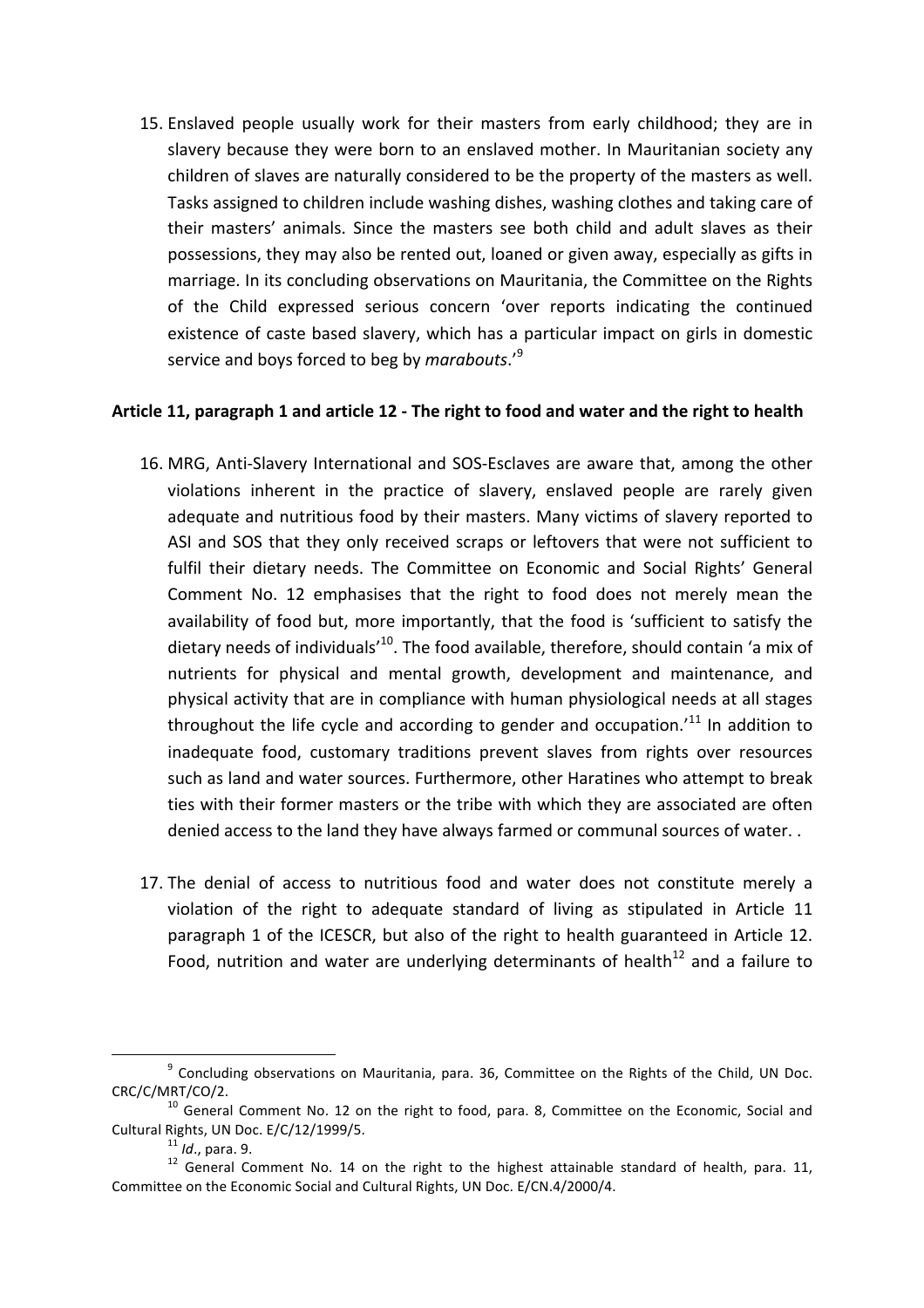provide these basic needs constitutes the violation to the minimum core obligation in the right to health<sup>13</sup>.

## Article 13 - The right to education

- 18. Enslaved people start working for their masters at a very young age and therefore have no access to even basic levels of education. Furthermore, people of slave descent typically have limited access to education, as the UN Special Rapporteur on Contemporary Forms of Slavery stated in her report on Mauritania<sup>14</sup>.
- 19. Said Ould Salka, aged 13, is a former slave. He was held in slavery after his mother gave him to her master. He used to work shepherding his master's sheep and camels. During the time he was enslaved, he was mistreated by his master and did not receive any education whatsoever. He could not study secretly - even though he wanted to - because he was too afraid of his master. Said did not receive any payment for his work for his master. His 9-year old brother, Yarg Ould Salka, was also a slave responsible for cleaning, cooking and taking care of his master's sheep. Like Said, he was denied education. When his aunt offered that he stay with her so that he could attend school, he refused, fearing that his master would beat him.
- 20. Since slaves are denied education, they do not acquire any skills which would enable them to undertake work other than domestic servitude or tasks relating to cattleherding or agriculture. This has the effect of discouraging slaves from escaping from their masters, and even when they have managed to escape slavery or are freed, it is difficult for them to find paid work. They usually enter into similar work under exploitative arrangements.

#### **Recommendations:**

- 21. MRG, Anti-Slavery International and SOS-Esclaves urge the government of Mauritania to:
- a) Take all possible measures to eradicate the practice of slavery, which is the root cause of the socio-economic rights violations highlighted above, including by full implementation of the law prohibiting slavery;
- b) to ensure that water, education, medical treatment and other basic needs are accessible to all, including former slaves and people considered of slave descent, without discrimination. When people file complaints relating to the denial of access

<u> 1989 - Johann Barn, mars ann an t-Amhain an t-Amhain an t-Amhain an t-Amhain an t-Amhain an t-Amhain an t-Amh</u>

<sup>&</sup>lt;sup>13</sup> *Id.*, para. 43 (b) and (c).<br><sup>14</sup> *Id.*, para. 53.